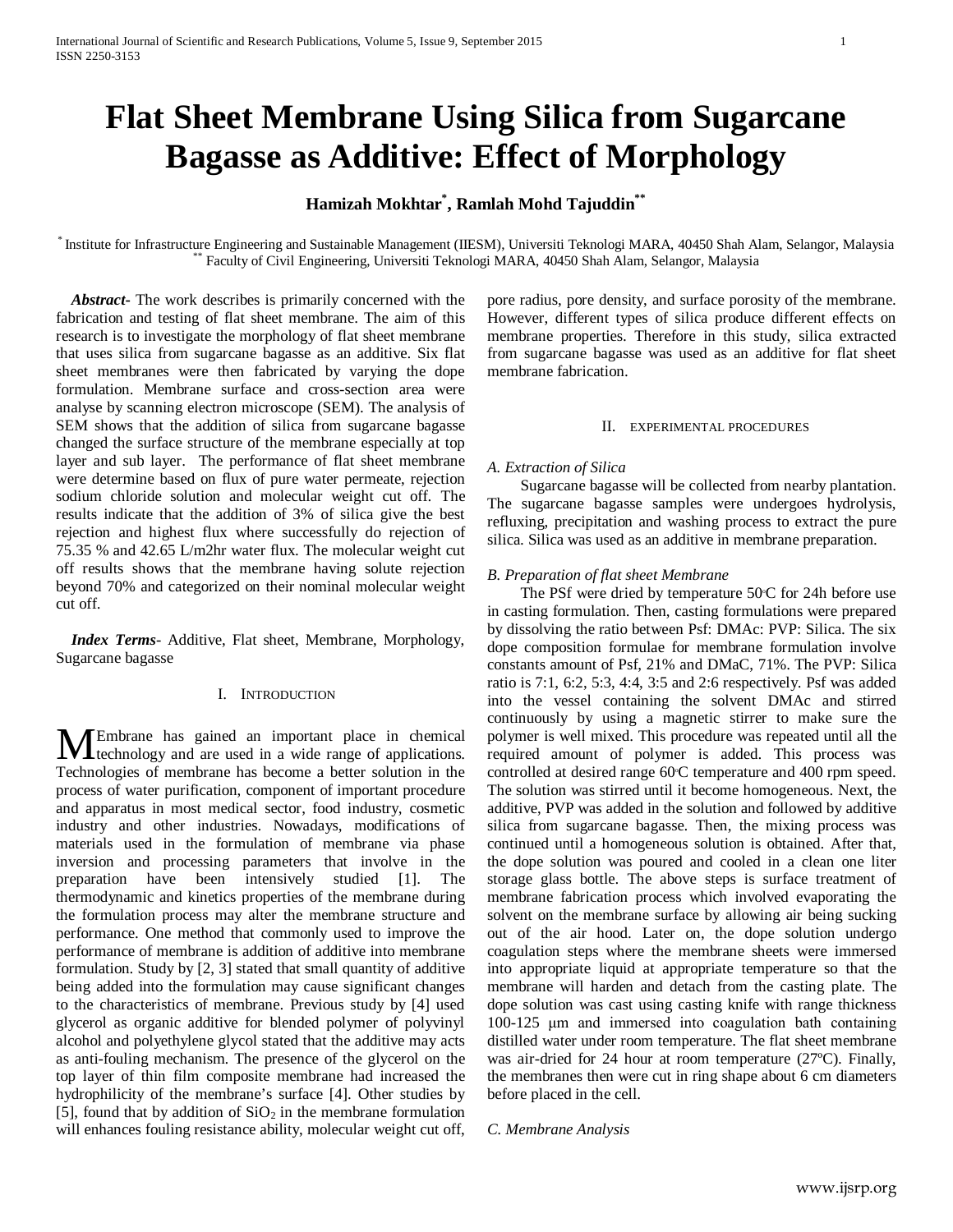Membrane morphology was examined using a scanning electron microscope (SEM). Membrane were immersed in liquid nitrogen, fractured carefully then coated with gold prior to SEM analysis [6]. The performance of flat sheet membrane was evaluated based on pure water permeation fluxes (PWP) and solute rejection rates (SR) [7]. Molecular weight cut off of the flat sheet membrane was determined by identifying an inert solute rejection SR of 70-100% in steady state of experiment [6]. The concentration of solute the feed and permeate were determined by UV Spectrophotometer.

# III. RESULTS AND DISCUSSION

#### *A. Membrane Morphology*

Table I shows the summarization results of morphology based on surface and cross-sections area and performance in terms of pure water flux, NaCl rejection and molecular weight cut off. The SEM image indicates that the membrane were found dense skin layer at top of surface. SEM image shows macrovoids on the membrane surface that forming spongy microstructures. Basically, the SEM image of cross section describes an asymmetric structure consisting of dense top layer, a porous sublayer and a small portion of spongy-like structure between bottom surface layers. The top layer acts as a separation layer whereas the sub-layer provides the mechanical strength for membrane. The finger-like structure beneath the top surface layer becomes large void near the bottom surface layer. The result was similar to the previous work by [6, 8, 9] showed the membranes consist of a dense skin layer at top surface and short finger-like structure. This relates to high rejection due to the effective rejection that flow through dense skin layer and finger-like structure explaining the high water flux obtained [8].

From the cross section area images, the membrane structure was changed in terms of finger like, pore size at top and bottom layers and interconnectivity by adding silica to the casting solution. By increasing percentage of silica from 1% to 3%, it is significant that the finger like structure at the sub-layers and middle layers become longer and the spongy structure at bottom layer tend to be a finger like structure with bigger size. However, as the percentage of silica increase from 4% to 6 %, the finger like structure decreases. This is due to the separation of membrane with DMAc solvent solution is decreases and slow precipitation inside membrane layer. Principally, the precipitation started from the outer surface due to thermodynamic instability between dope and water in coagulation tank. Then, it is followed by dispersion of solvent into the coagulation bath and non-solvent into the cast film [1]. Thus, the result indicate that the straight and longest finger like structure was at dope S3 which give the best permeation compared to short finger like structure. In fact, the pore size at the top layer of membrane for dope S3 is the smallest hence lead to the better rejection.

From Table I, the flux is increase when the percentage of silica increases up to 3%. The PWF of 1% silica is 28.90% L/m2hr, 2% silica is 33.62 L/m2hr and 3% silica is 42.65 L/m2hr, this increases trend might due to the increased of hydrophilicity properties of membrane. The PWF were slightly similar after addition of 4% to 6% silica. In this study, the optimum flux rate can be considered at membrane which contains 3% of silica which indicate more hydrophilicity and attracts water molecules into the membrane. Moreover hydrophilicity properties also may facilitate water penetration through the membrane thus enhancing the flux [1]. In terms of salt rejection, the results indicated that at the first 3% of SCBN, the salt rejection were slightly similar approximately 75.33 % rejection. Then, the salt rejection shows gradually decreased from 75.35 % to 71.18 % with addition of 4% to 6% silica. According to the results, the 3% silica show the highest NaCl rejection of 75.35% due to the optimal mixture of silica that result in good hydrophilic properties. The high hydrophilicity membrane may reduce interaction between hydrophobic contaminants and the membrane surface; hence, the rejection properties were improved effectively [1]. This is clearly show by the rejection properties when silica is added as additive in nanofiltration membrane. However, with more addition of silica, it is result to low NaCl rejection. This may be due to crystalline effect of the silica that has low compatibility when mixed with polymer. Therefore, the small particles can be a small defect and this surely will affect the rejection value.

# *C. Molecular Weight Cut Off (MWCO)*

 In this study, the MWCO of the membrane were investigated using different reference solutions which are 1000 Da and 400 Da. Molecules having a molecular weight larger than the MWCO of a membrane will not pass through the membrane. Figure 1 shows the percentage of solute rejection for six dope formulation of flat sheet membrane. The result indicates that, the MWCO of all six dope formulation membrane having solute rejection beyond 70%. An increase in silica content from 4% to 6% for decreases the percentage of solute rejection from 92.53% to 92.38% for 1000 Da and from 76.93% to 76.79% for 400 Da respectively.



Figure 1: Molecular Weight Cut Off Test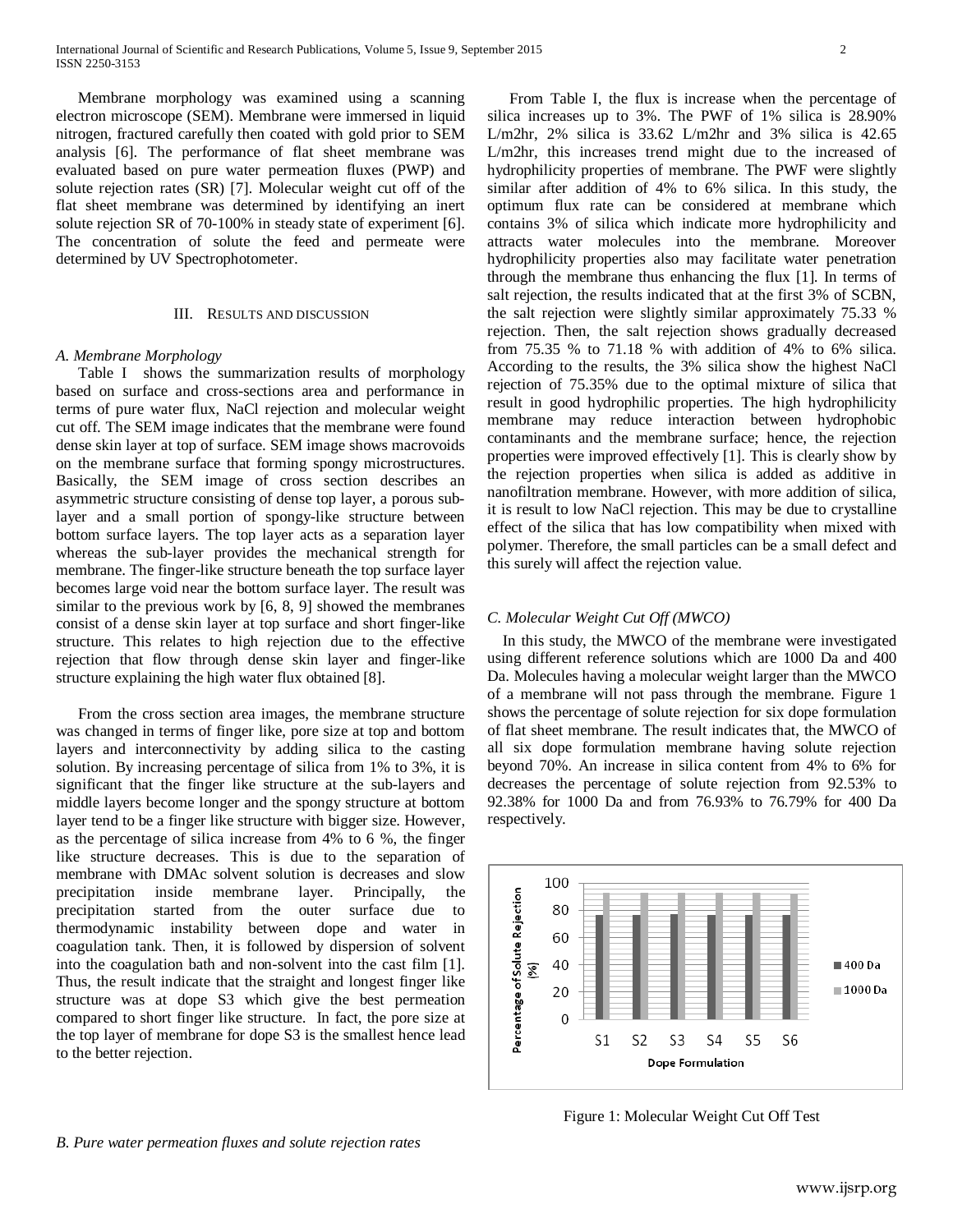| Membrane                   | Pure<br>water<br>Flux<br>$(L/m^2hr)$ | <b>NaCl</b><br>Rejection<br>$(\%)$ | Molecular Weight<br>Cut Off test $(\% )$ |           | Scanning Electron Microscopy |                                                       |
|----------------------------|--------------------------------------|------------------------------------|------------------------------------------|-----------|------------------------------|-------------------------------------------------------|
|                            |                                      |                                    | $400\ \mathrm{Da}$                       | $1000$ Da | Surface                      | Cross-section                                         |
| $\rm S1$                   | 28.90                                | 75.40                              | 76.93                                    | 92.47     |                              |                                                       |
| $\mathbf{S2}$              | 33.62                                | 75.23                              | 77.00                                    | 92.5      |                              |                                                       |
| S <sub>3</sub>             | 42.65                                | 75.35                              | 77.14                                    | 92.6      |                              |                                                       |
| <b>S4</b>                  | 41.96                                | 74.40                              | 76.93                                    | 92.53     |                              |                                                       |
| $\ensuremath{\mathsf{S}}5$ | 42.90                                | 73.49                              | 76.79                                    | 92.49     |                              | <b>Bradid Branch Street Republic</b><br><b>MANUAL</b> |
| ${\sf S6}$                 | 42.64                                | $71.18\,$                          | 76.91                                    | 92.38     |                              |                                                       |

# Table I: Result on Morphology, Flux, Rejection and MWCO